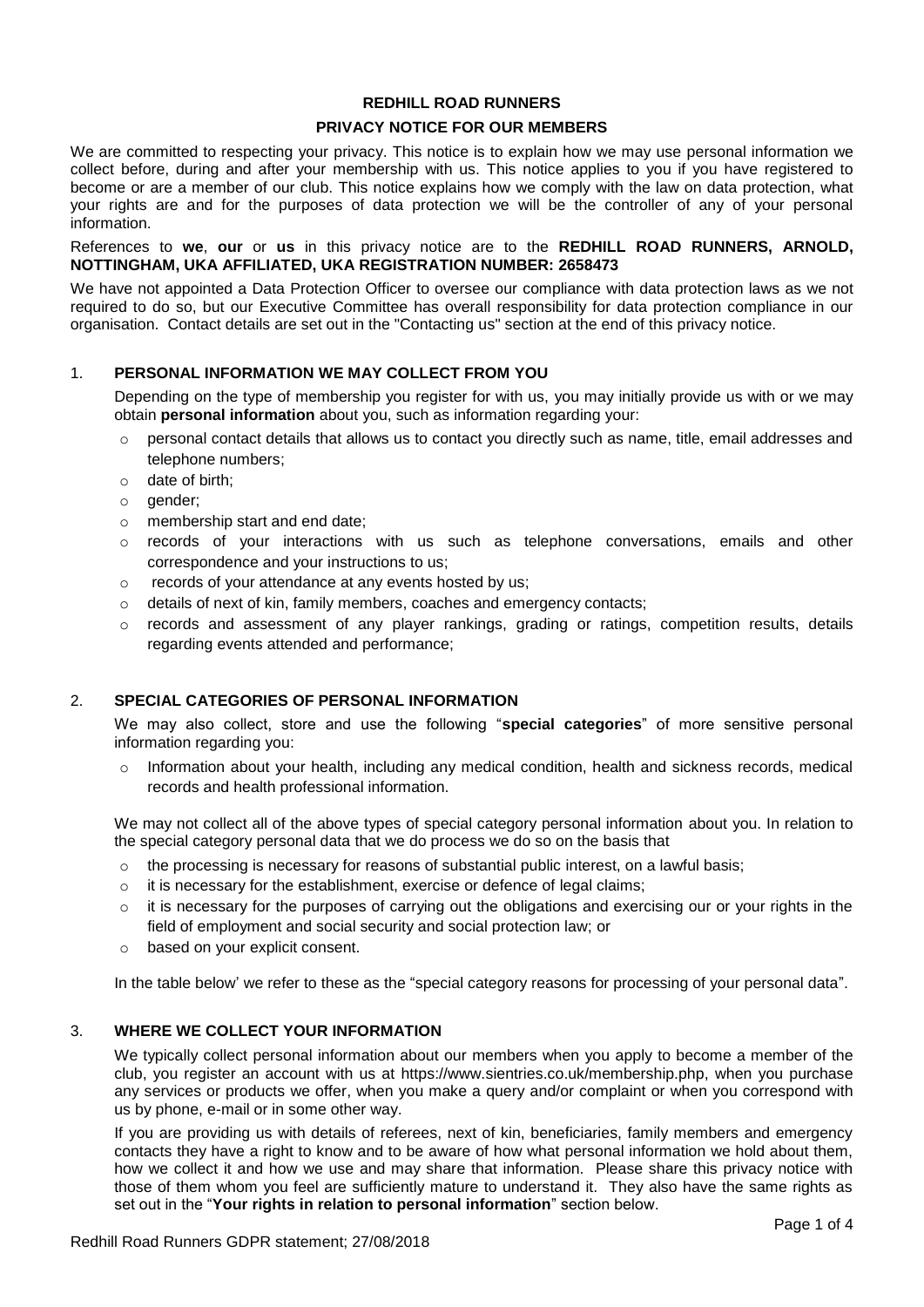# 4. **USES MADE OF THE INFORMATION**

The table below describes the main purposes for which we process your personal information, the categories of your information involved and our lawful basis for being able to do this.

| <b>Purpose</b>                                                                                                                                                                                                 | <b>Personal information</b><br>used                                                                                        | <b>Lawful basis</b>                                                                                                                                                                                                                                                                                                                                                                                                                                                                                                                                                                                                             |
|----------------------------------------------------------------------------------------------------------------------------------------------------------------------------------------------------------------|----------------------------------------------------------------------------------------------------------------------------|---------------------------------------------------------------------------------------------------------------------------------------------------------------------------------------------------------------------------------------------------------------------------------------------------------------------------------------------------------------------------------------------------------------------------------------------------------------------------------------------------------------------------------------------------------------------------------------------------------------------------------|
| To administer any membership<br>you have with us and managing<br>our relationship with you,<br>including dealing with payments<br>and any support, service or<br>product enquiries made by you                 | All contact and<br>membership details,<br>transaction and payment<br>information, records of<br>your interactions with us. | This is necessary to enable us to properly<br>manage and administer your membership<br>contract with us.                                                                                                                                                                                                                                                                                                                                                                                                                                                                                                                        |
| To arrange and manage any<br>contracts for the provision of any<br>services or products                                                                                                                        | Contact details,<br>transaction and payment<br>information.<br>Records of your<br>interactions with us.                    | This is necessary to enable us to properly<br>administer and perform any contract for the<br>provision of any services and products you<br>have purchased from us.                                                                                                                                                                                                                                                                                                                                                                                                                                                              |
| To send you information which is<br>included within your membership<br>benefits package, including<br>details about competitions and<br>events, partner offers and<br>discounts and any updates on<br>running. | Contact and membership<br>details.                                                                                         | This is necessary to enable us to properly<br>manage and administer your membership<br>contract with us.                                                                                                                                                                                                                                                                                                                                                                                                                                                                                                                        |
| To answer your queries or<br>complaints                                                                                                                                                                        | Contact details and<br>records of your<br>interactions with us                                                             | We have a legitimate interest to provide<br>complaint handling services to you in case<br>there are any issues with your membership.                                                                                                                                                                                                                                                                                                                                                                                                                                                                                            |
| <b>Retention of records</b>                                                                                                                                                                                    | All the personal<br>information we collect.                                                                                | We have a legitimate interest in retaining<br>records whilst they may be required in relation<br>to complaints or claims. We need to retain<br>records in order to properly administer and<br>manage your membership and run our club<br>and in some cases we may have legal or<br>regulatory obligations to retain records.<br>We process special category personal data on<br>the basis of the "special category reasons for<br>processing of your personal data" referred to in<br>section 2 above.<br>For criminal records history we process it on<br>the basis of legal obligations or based on your<br>explicit consent. |
| The security of our IT systems                                                                                                                                                                                 | Your usage of our IT<br>systems and online<br>portals.                                                                     | We have a legitimate interest to ensure that<br>our IT systems are secure.                                                                                                                                                                                                                                                                                                                                                                                                                                                                                                                                                      |
| To administer your attendance at<br>any courses or programmes you<br>sign up to                                                                                                                                | All contact and<br>membership details,<br>transaction and payment<br>data.                                                 | This is necessary to enable us to register you<br>on to and properly manage and administer<br>your attendance on the course and/or                                                                                                                                                                                                                                                                                                                                                                                                                                                                                              |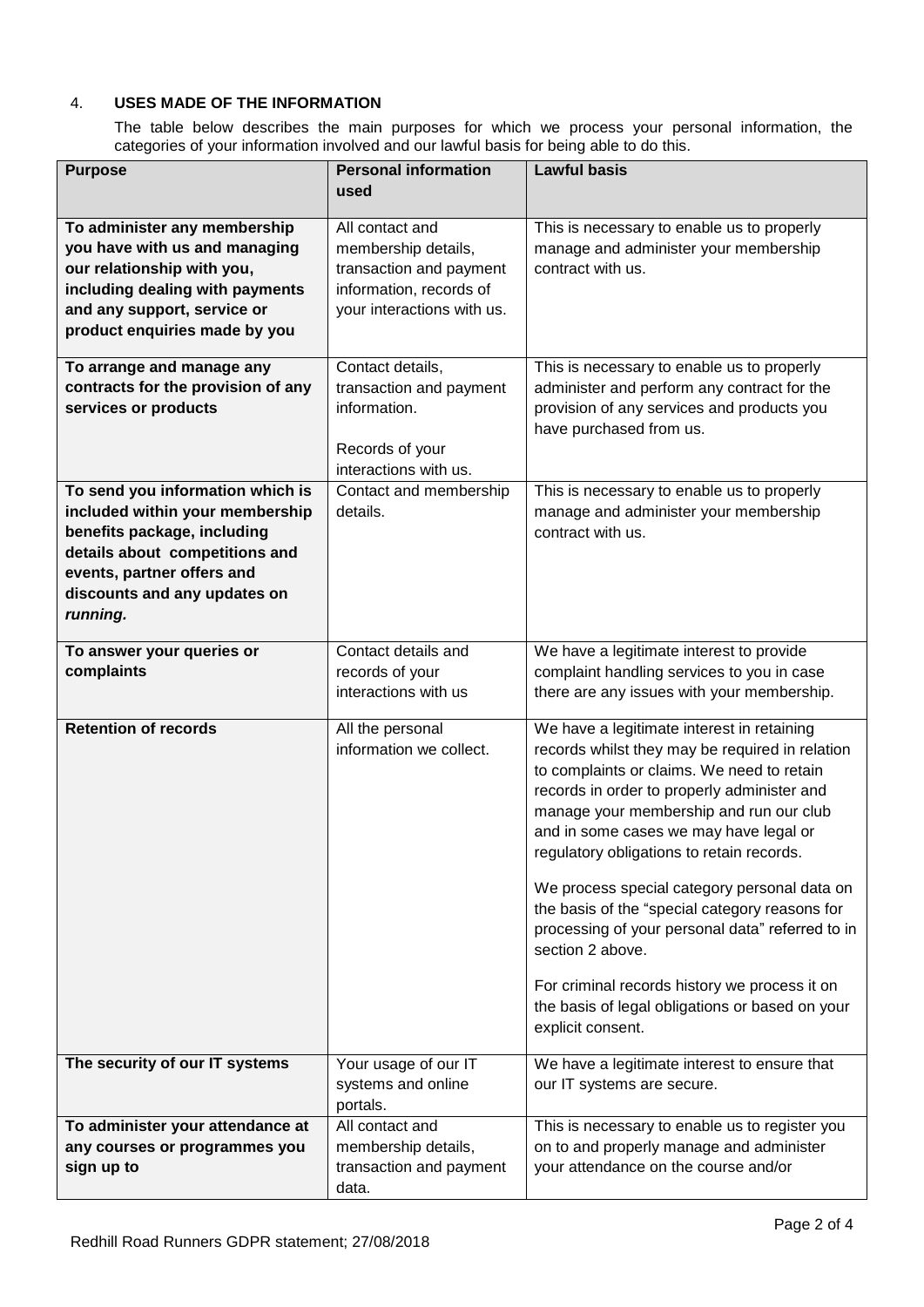| Details of any county<br>membership and | programme. |
|-----------------------------------------|------------|
| performance data.                       |            |

For some of your personal information you will have a legal, contractual or other requirement or obligation for you to provide us with your personal information. If you do not provide us with the requested personal information we may not be able to admit you as a member or we may not be able to properly perform our contract with you or comply with legal obligations and we may have to terminate your membership. For other personal information you may not be under an obligation to provide it to us, but if you do not provide it then we may not be able to properly perform our contract with you.

Where you have given us your consent to use your personal information in a particular manner, you have the right to withdraw this consent at any time, which you may do by contacting us as described in the "Contacting us" section below.

Please note however that the withdrawal of your consent will not affect any use of the data made before you withdrew your consent and we may still be entitled to hold and process the relevant personal information to the extent that we are entitled to do so on bases other than your consent. Withdrawing consent may also have the same effects as not providing the information in the first place, for example we may no longer be able to provide certain member benefits to you.

## 5. **DISCLOSURE OF YOUR PERSONAL INFORMATION**

We share personal information with the following parties:

- o **Any party approved by you.**
- o **To any governing bodies or regional bodies for the sports covered by our club:** to allow them to properly administer the sports on a local, regional and national level.
- o **Police, law enforcement and security services**: to assist with the investigation and prevention of crime and the protection of national security.

## 6. **TRANSFERRING YOUR PERSONAL INFORMATION INTERNATIONALLY**

The personal information we collect is not transferred to and stored in countries outside of the UK and the European Union. For further details please contact us by using the details set out in the "Contacting us" section below.

## 7. **HOW LONG DO WE KEEP PERSONAL INFORMATION FOR?**

The duration for which we retain your personal information will differ depending on the type of information and the reason why we collected it from you. However, in some cases personal information may be retained on a long-term basis: for example, personal information that we need to retain for legal purposes will normally be retained in accordance with usual commercial practice and regulatory requirements. Generally, where there is no legal requirement we retain all physical and electronic records for a period of 1 years after your last contact with us or the end of your membership. Exceptions to this rule are:

o Details regarding unsuccessful membership applicants where we hold records for a period of not more than 6 months;

It is important to ensure that the personal information we hold about you is accurate and up-to-date, and you should let us know if anything changes, for example if you change your phone number or email address. You may be able to update some of the personal information we hold about you at <https://www.sientries.co.uk/membership.php> or

https://myathletics.englandathletics.org/portal/Members/Login

Alternatively, you can contact us by using the details set out in the "**Contacting us**" section below.